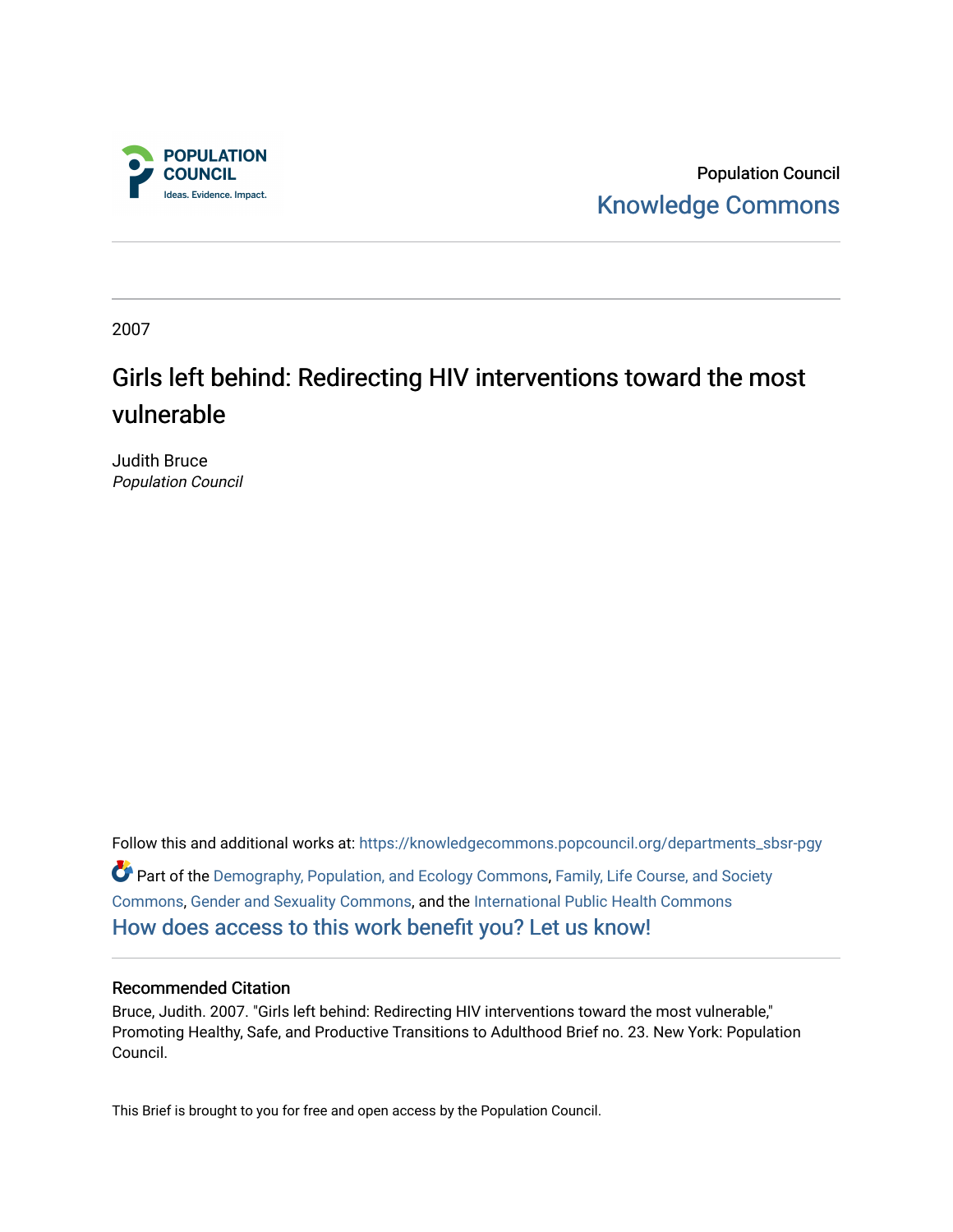# promoting healthy, safe, and productive transitions<br>to adulthood

*Brief no. 23 August 2007*

# Girls left behind: Redirecting HIV interventions toward the most vulnerable

## Prepared by Judith Bruce

s we enter the third decade of the HIV pandemic in<br>sub-Saharan Africa, young women—often adoles-<br>cent girls—are the new face of the disease. In parsub-Saharan Africa, young women—often adolescent girls—are the new face of the disease. In particular, HIV/AIDS is threatening those girls and young women with limited social and economic assets—those who are unable to avoid, manage, or leave unsafe sexual relationships inside and outside of marriage.

Out-of-school girls, especially those aged 10–14 living apart from their families, are particularly vulnerable. Those who are newly migrated to urban areas, especially those in domestic service, and girls who are taking care of HIVinfected families or otherwise serving as heads of households, may be under substantial pressure to support themselves, parents, or siblings. Married girls are subject to frequent unprotected sexual relations, often with older partners, and may, therefore, face elevated risk of HIV infection.

Girls at risk of sexual exploitation are not a small minority; they are counted in the hundreds of millions. Yet despite their numbers, most are untouched by existing interventions. Indeed, the majority of health, social development, livelihoods, and youth programs are failing to reach the most vulnerable girls living in the path of HIV.

#### **Structural determinants of risk**

The vulnerability of adolescent girls to HIV, particularly in sub-Saharan Africa, is rooted in the following key structural conditions: (1) social isolation, (2) absence from school during adolescence, (3) child marriage, (4) unsafe sexual activity, and (5) pressure to provide productive labor and income.

#### *Social isolation*

An overarching structural impediment for many girls and young women is their high degree of social isolation. In the context of the HIV pandemic, this isolation has important consequences. The most socially isolated girls in KwaZulu-Natal, South Africa, for example, are six times more likely to have been physically forced to have sex than the most socially connected girls (Hallman and Diers 2004). Social isolation, poverty, orphan status, and school-going status have been independently linked with sexual coercion and exchange of sex for gifts, money, shelter, and food (Hallman 2004 and 2005; Hallman and Diers 2004). Among 18–24 year-old females in KwaZulu-Natal, higher social capital is correlated with greater exposure to HIV messages in the media, fewer sexual partners, and a greater likelihood of having had an HIV test (Hallman et al. 2007).

Consistently across income groups, girls have smaller and less reliable friendship networks than boys and fewer safe and supportive spaces in which to meet their friends (Erulkar et al. 2004b; Hallman and Diers 2004). A recent study in Kibera, Kenya—a community of 800,000 and the largest slum in Africa—found that of the 90,000 adolescent girls aged 10–19 living there, only about one-fourth reported that they have a safe place to gather with other girls of their own age outside of home and school (Erulkar and Matheka 2007). A companion participatory study conducted by girl leaders found that less than 1 percent had access once a week to even minimal social programs in a girls-only space.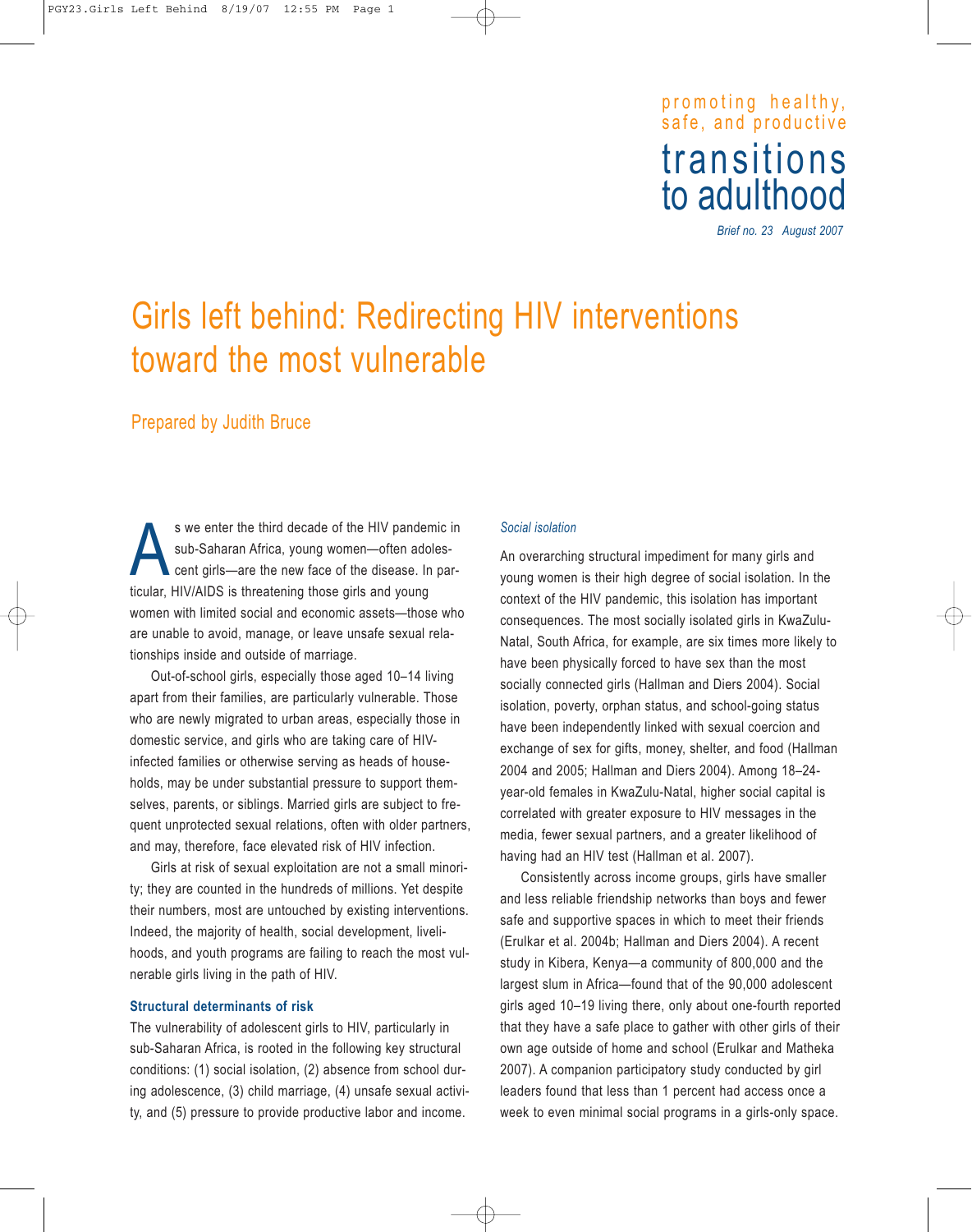Their negligible access to girl-friendly spaces is not only an emotional loss, but it also denies them potential program platforms that could provide them with information, help them build their skills, and offer them services directly or by referral.

#### *Being out of school*

Young, out-of-school girls face substantial threats to their health and safety from exploitative labor conditions in urban areas and, in rural areas, pressure to marry early. For many, migration away from poor opportunities and unsafe marriage to uncertain prospects in the city is a related, dangerous phenomenon (Erulkar et al. 2004a and 2004b).

A global review of school enrollment revealed that currently enrolled unmarried girls aged 15–17 were substantially less likely than girls of that age who were not enrolled to have had sexual relations; they also had lower rates of pregnancy and sexually transmitted diseases (Lloyd 2005).

#### *Child marriage*

If present patterns continue, during the next ten years 100 million girls will be married as children. The sexual health of married girls is at greater risk than that of unmarried girls. Married girls typically have partners that are older than the partners of their sexually active unmarried counterparts. They face intense pressure to become pregnant before their bodies are ready to bear children and have a higher frequency of sexual activity than their sexually active unmarried peers (Clark 2004; Clark, Bruce, and Dude 2006). Married adolescent girls tend to have limited or no peer networks, restricted social mobility, low educational attainment (and virtually no schooling options), and limited access to modern media and health messages (Erulkar et al. 2004b).

#### *Unsafe conditions of sexual activity*

The effective exclusion of young girls from HIV-prevention efforts has been fostered by ignorance and outright denial about the conditions of girls' sexual activity in adolescence. A great proportion of this activity takes place within marriage, and married girls often report their sexual initiation, and even their continuing marital sexual relationships, as forced (Erulkar et al. 2004b). Among unmarried girls, sexual initiation is also often coerced. Half of the poorest girls aged 14–24 in the Durban metro areas of KwaZulu-Natal report that their first sexual encounter was coerced (Hallman 2005). These girls are not included within conventional high-risk groups such as sex workers and drug users.

#### *Coming of age assetless and alone*

Early adolescence is a critical time when, for many girls, social and economic vulnerabilities are attended by serious threats to their health. In most countries, the transition from primary to secondary school takes place during early adolescence. Many families expect girls to leave school to begin working to help support the family economically. Those who remain in school during this period may confront threats to their safety and respectability that encourage them to leave school.

The absence of one or both parents—particularly in early adolescence—intensifies girls' vulnerability. In many sub-Saharan African countries, the majority of girls aged 10–14 living in urban areas are living with only one or no parent (Chong, Hallman, and Brady 2006). An even more extreme condition is found among children living with neither parent and out of school, as is the case for more than 8 percent of urban girls living in 18 sub-Saharan countries where DHS have been conducted since 2000; this proportion is as high as 18 percent in Burkina Faso and 21 percent in Mali. Without assets, skills, or any protection, these girls are prey to labor and sexual exploitation.

#### **Failing to reach the most vulnerable**

Rural and non-school-going populations, very young adolescents (particularly girls) living apart from their parents, and married girls are grossly underserved or totally absent from a wide array of youth-oriented programs. In a classic inversion of care, adolescents with the greatest advantages are being given the most resources, whereas those with the fewest social assets who are facing the greatest risks are being given the least.

A recent study in Addis Ababa, Ethiopia, where 30 percent of girls aged 10–14 are living with no parent, half of 1 percent of all programs were reaching such girls (Mekbib, Erulkar, and Belete 2005). The Ethiopian situation is not unusual. Similar patterns were observed in Burkina Faso, Guinea Bissau, and Mauritania. A study in Burkina Faso found that only 19 percent of the population served by urban youth centers were girls (younger girls—those aged 10–14—accounted for only 3 percent), whereas 36 percent of the "youth" served were men older than 20 (Lardoux 2006).

Married girls, who rarely participate in clubs, organizations, and programs, also have limited access to media messages, a situation with potentially grave consequences because the vast majority of girls' sexual activity during adolescence—94 percent in Ethiopia—takes place in the context of marriage (Bruce and Clark 2003).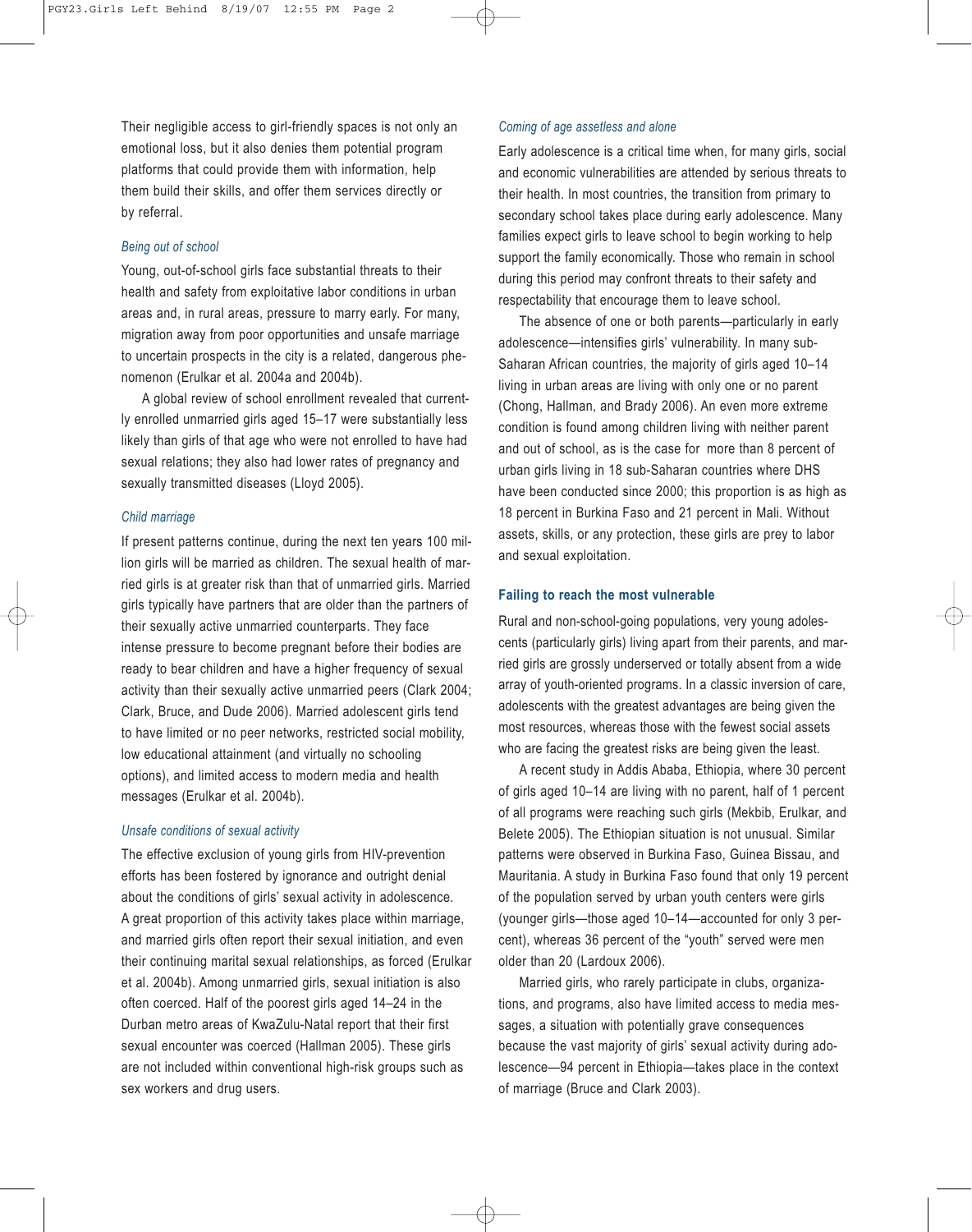Even when programs reach married girls, current HIVprevention strategies—abstinence, reducing sexual frequency and the number of sexual partners, using condoms, knowing one's partner's HIV status, and avoiding sexual relations with infected partners—are virtually unachievable for them.

#### **Solutions: Moving ahead with the assets we have**

There are resources to address the situation: good laws can be implemented; entitlements can be extended; programs and, in many places, a substantial network of health, social, and economic services and citizenship initiatives can be reoriented to reach these girls and build their protective assets.

#### *Locating high concentrations of vulnerable girls*

We must do a much better job of finding and identifying girls and young women who are concentrated in communities with severe HIV epidemics by:

- analyzing data, such as those gathered by the Demographic and Health Surveys to locate girls in rural communities and urban neighborhoods, supplementing these with qualitative assessments;
- supporting child and community health initiatives that use house-to-house contact to identify girls and boys at risk; and
- locating services where vulnerable girls (and boys) connect or congregate, such as bus stops.

#### *Secure schooling through adolescence*

Getting girls to school on time and keeping them there through adolescence is critical. Missing school, even school of poor quality, means missing substantial didactic, social, and health (including reproductive health) benefits. A new generation of universal schooling programs holds some promise, although many school systems are barely functioning.

#### *Delayed, planned marriages to safe partners*

If laws prohibiting child marriage were enforced, girls would have a greater chance to delay sexual activity until they could legally choose the timing and conditions of marriage. Recognizing that marriage is not a sexual safety zone is crucial (Erulkar et al. 2004a and 2004b).

Pilot programs promoting a safe, healthy transition to marriage should be expanded. When presented with the opportunity, married girls have participated eagerly in clubs that offer catch-up schooling, functional literacy, life skills, livelihoods training, effective support for safe pregnancy and birth, and access to HIV-testing services and treatment (Erulkar et al. 2004b).

#### *Girls-only spaces*

Creating dedicated spaces for girls is a key strategy for the transformation of their self-awareness and expansion of their knowledge base and for providing a platform from which to offer them with vital health services, directly or by referral.

Safe spaces can be institutionalized at relatively low cost if they are established at public venues such as youth centers, community centers, and schools, or voluntary institutions, including faith-based organizations, churches, mosques, and local nongovernmental organizations. These exist in almost every community, and the investments have already been made, so that providing age- and genderspecific sessions can be made available to girls.

#### *Creating a crucial mentoring resource*

Girls' prospects for change are limited where no role models or mentoring structures of older females exist to support them. Young women who are high-school graduates and who are not employed constitute a valuable and underused resource. Experience shows that even in disadvantaged communities, female mentors, typically aged 17–30, can be recruited for a small stipend. These young women speak the local languages, are rooted in and know the codes of the community, and can provide valuable mentoring to girls in need (Binti Pamoja Center 2006; Erulkar et al. 2006).

#### *Rethinking livelihood programs to meet girls' needs*

Girls across communities and income levels are enormously interested in developing livelihood skills and express interest in group affiliation, savings schemes, and financial literacy targeted to their age and context. Program venues created for girls and young women could be the basis for savings clubs where they could gain financial literacy, access to savings, and dignified work. Livelihoods programs must be adapted to meet their needs; microfinance experiments that pay insufficient attention to girls' social needs and that require loan-taking without an initial focus on financial literacy and savings increase girls' vulnerability (Population Council 2005; Erulkar et al. 2006).